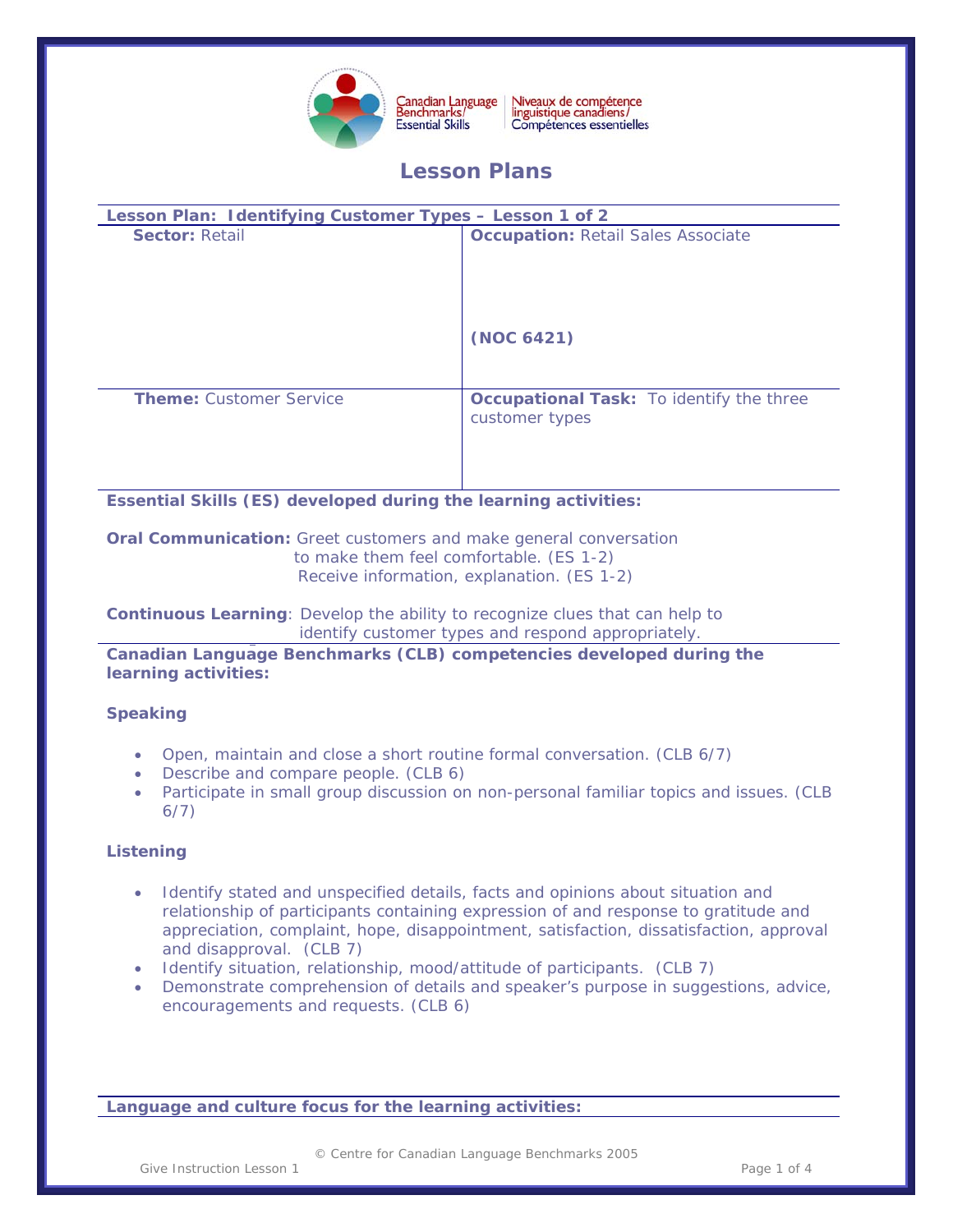

• Expressions of reassurance, polite directness, courtesy, requests for clarification

### **Vocabulary**

• Department store merchandise such as clothing, kitchen appliances

#### **Culture**

- Piped-in music may make conversation difficult.
- Multiple requests for assistance by customers at the same time may make it difficult for sales associate.

#### **Suggested teacher resources and classroom materials needed:**

- Photos cut from magazines/internet of potential customers with different attitudes.
- WorkStart Employability Systems and Technologies: Exceeding Your Customer's Expectations, and Managing for Success: Customer Service/computer programs; available at [info@workstart.net](mailto:info@workstart.net) or by phone to Grant Burson (877) 652-8424; http://www.ttidisc.com/
- Quality Customer Service by William B. Martin. Reid Publishing Ltd. ISBN 0- 931961-95-5 1989 pages 35 – 37
- Customer Service by Harriet Diamond. Steck-Vaughn Co. ISBN 0-8172-6521-X 1997 pages 12 – 18
- Steps to Employment Sales Occupations Citizenship and Immigration Canada 1999 – 2001 pages 110 – 111

#### **Estimated time for the learning activities: 2 hours**

- One lesson for learners new to the content of customer service or those with minimal experience.
- Instructors should follow this lesson plan with lesson plan 2

#### **Learner Profile:**

Learners for this lesson are individuals wishing to pursue a position in retail sales, who may or may not be experienced in this area.

#### **Learning Objectives:**

- Learner will be able to use appropriate greetings when meeting customers.
- Learner will be able to identify customer type (Security needs, Social needs, Results needs) by listening to provided information and by seeking clarification.
- Learner will use critical thinking skills to explain what characteristics identify a certain customer type.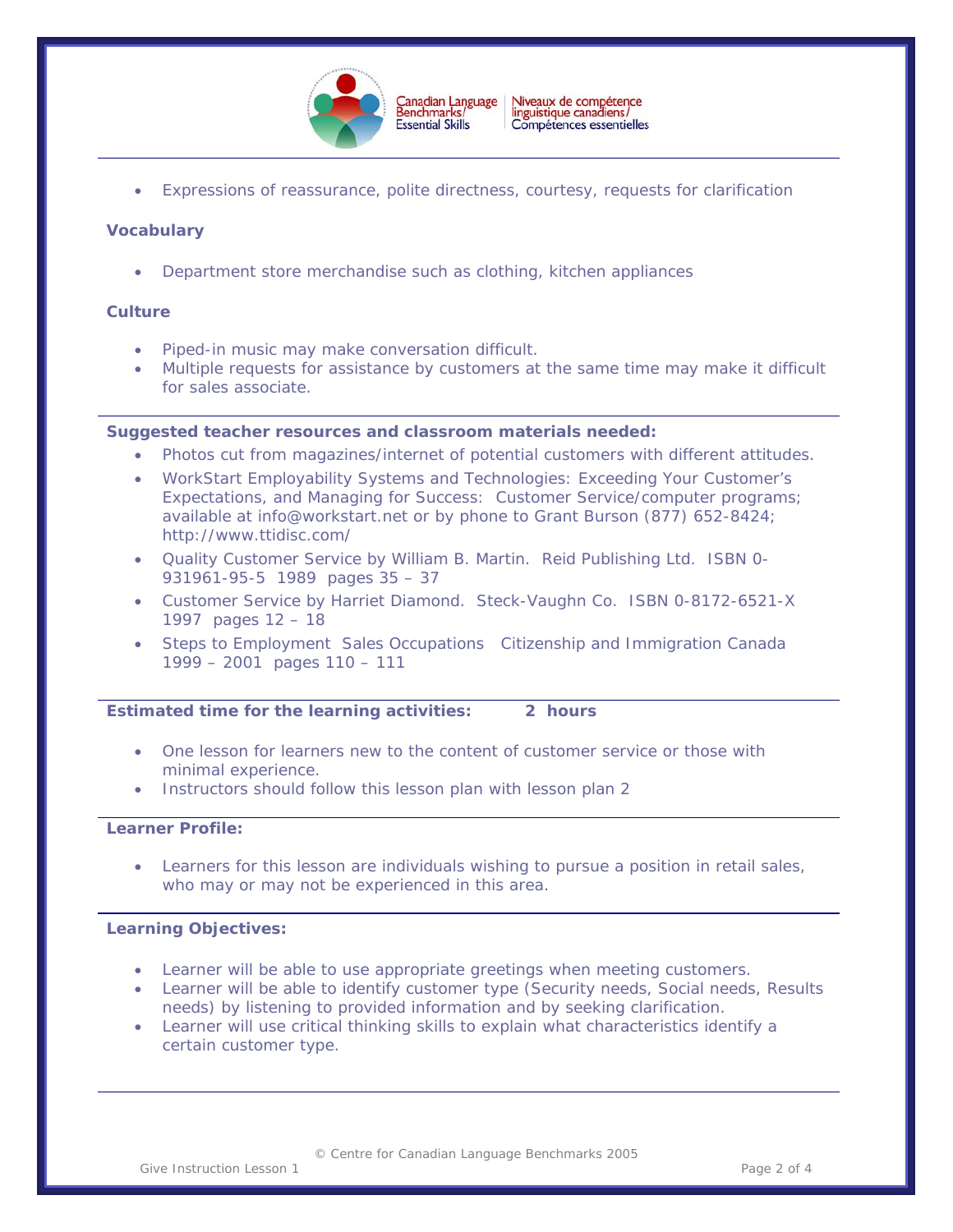

#### **Learning activities:**

- Learners relate their own experiences as customers.
- Learners to discuss their needs as customers.
- Learners brainstorm attitudes of customers and possible needs of customers based on their own experiences.
- Instructor extends discussion to include other attitudes and needs that may not have been included.
- Class develops profiles of possible customer types while Instructor records on the blackboard.
- Class develops chart profiling 3 major customer types security needs, social needs and results needs. (60 minutes)

The class is given different taped customer scenarios to listen to one at a time. Instructor provides time between taped dialogues for pair work. In pairs, learners discuss each scenario to identify the customer type. Some scenarios might include the following: A customer states:

- I can't believe the blouse is washable. (Security Needs)
- I wish it came in black. Everyone says that black is my colour. (Social Needs)
- It's a gift for my brother in Vancouver and he's quite particular. Maybe I'd better not get it in case he doesn't like it. (Results Needs)
- My brother had one of these and it never seemed to work properly. (Security Needs)
- It's a gift for my mother. She's always wanted a bread maker, but I'm afraid she won't be able to use it. It seems rather complicated. (Results Needs)
- I really like this print, but I think it makes me look too big. (Social Needs) (30 minutes)

Whole class discussion follows. Learners are asked to share the clues that helped them to identify the types. (30 minutes)

F.Y.I. for instructors: Customers who have *security needs* focus on warranties and guarantees and have a fear of taking risks. Customers with *social needs* need to be appreciated and have a fear of being ignored. Customers with *results needs* focus on results and have a fear of failing.

#### **Additional and/or extension learning activities:**

• Learners work in pairs to generate a scenario and then act it out for others to identify the customer type.

F.Y.I for instructors: If necessary, instructor may need to provide prompt cards to assist learners.

#### **Evaluation:**

- Informal evaluation observing students successfully mastering customer type identification through practice with their own scenarios
- Formal evaluation instructor gives additional scenarios and asks students to type